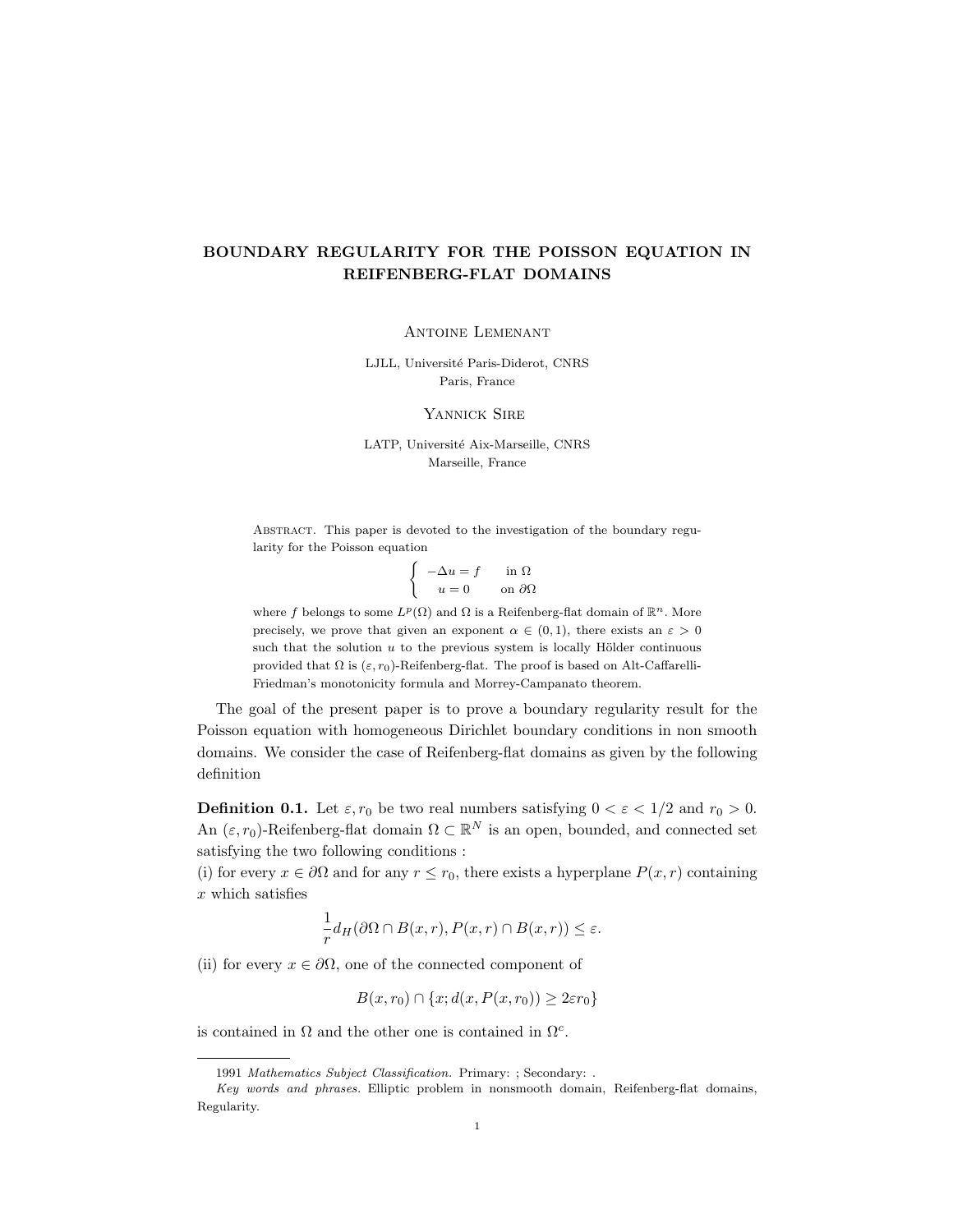We consider the following problem in the  $(\varepsilon, r_0)$ -Reifenberg-flat domain  $\Omega \subset \mathbb{R}^N$ for some  $f \in L^q(\Omega)$ ,

$$
(P1)\begin{cases}\n-\Delta u = f & \text{in } \Omega \\
u = 0 & \text{on } \partial\Omega\n\end{cases}
$$

Reifenberg-flat domains are less smooth than Lipschitz domains and it is well known that we cannot expect more regularity than Hölder for boundary regularity of the Poisson equation in Lipschitz domains (see [\[9\]](#page-15-0), [\[18,](#page-15-1) Remark 17], or [\[10\]](#page-15-2)).

Historically, Reifenberg-flat domains came into consideration because of their relationship with the regularity of the Poisson kernel and the harmonic measure, as shown in a series of famous and deep papers by Kenig and Toro (see for e.g. [\[12,](#page-15-3) [13,](#page-15-4) [14,](#page-15-5) [20\]](#page-15-6)). In particular, they are Non Tangentially Accessible (in short NTA) domains as described in [\[11\]](#page-15-7). Notice that the Poisson kernel is defined as related to the solution of the equation  $-\Delta u = 0$  in  $\Omega$  with  $u = f$  on  $\partial \Omega$ . In this paper we consider the equation  $(P1)$  which is of different nature. However, our regularity result is again based on the monotonicity formula of Alt, Caffarelli and Friedman [\[1\]](#page-15-8), which is known to be one of the key estimate in the study harmonic measure as well.

More recently, regularity of elliptic PDEs in Reifenberg-flat domains has been studied by Byun and Wang in  $[6, 5, 2, 3, 4]$  $[6, 5, 2, 3, 4]$  $[6, 5, 2, 3, 4]$  $[6, 5, 2, 3, 4]$  $[6, 5, 2, 3, 4]$  $[6, 5, 2, 3, 4]$  $[6, 5, 2, 3, 4]$  $[6, 5, 2, 3, 4]$  $[6, 5, 2, 3, 4]$  (see also the references therein). One of their main result regarding to equation of the type of  $(P1)$  is the existence of a global  $W^{1,p}(\Omega)$  bound on the solution. This fact will be used in Corollary [2](#page-3-0) below.

The case of domains of  $\mathbb{R}^n$  has been investigated by Caffarelli and Peral [\[7\]](#page-15-14). See also [\[10\]](#page-15-2) for the case of Lipschitz domains. Some other type of elliptic problems in Reifenberg-flat domains can be found in [\[16,](#page-15-15) [17,](#page-15-16) [15,](#page-15-17) [19,](#page-15-18) [18\]](#page-15-1).

The present paper is the first step towards a general boundary regularity theory for elliptic PDEs in divergence form on Reifenberg-flat domains, that might be pursued in some future work. Our main result is the following.

<span id="page-1-0"></span>**Theorem 0.2.** Let  $p, q, p_0 \geq 1$  be some exponents satisfying  $\frac{1}{p} + \frac{1}{q} = \frac{1}{p_0}$  and  $p_0 > \frac{N}{2}$ . Let  $\alpha > 0$  be any given exponent such that

$$
\alpha < \frac{p_0 - \frac{N}{2}}{p_0}.
$$

Then one can find an  $\varepsilon = \varepsilon(N, \alpha)$  such that the following holds. Let  $\Omega \subseteq \mathbb{R}^N$  be an  $(\varepsilon, r_0)$ -Reifenberg-flat domain for some  $r_0 > 0$ , and let u be a solution for the problem (P1) in  $\Omega$  with  $u \in L^p(\Omega)$  and  $f \in L^q(\Omega)$ . Then

$$
u \in C^{0,\alpha}(B(x,r_0/12) \cap \overline{\Omega}) \quad \forall x \in \overline{\Omega}.
$$

 $Moreover \|u\|_{C^{0,\alpha}(B(x,r_0/12)\cap\overline{\Omega})} \leq C(N,r_0,\alpha,p_0, \|u\|_p, \|f\|_q).$ 

Observe that in the statement of Theorem  $0.2$ , some a priori  $L^p$  integrability on  $u$  is needed to get some Hölder regularity. In what follows we shall see at least two situations where we know that  $u \in L^p$  for some  $p > 2$ , and consequently state two Corollaries where the integrability hypothesis is given on f only, without any a priori requierement on u.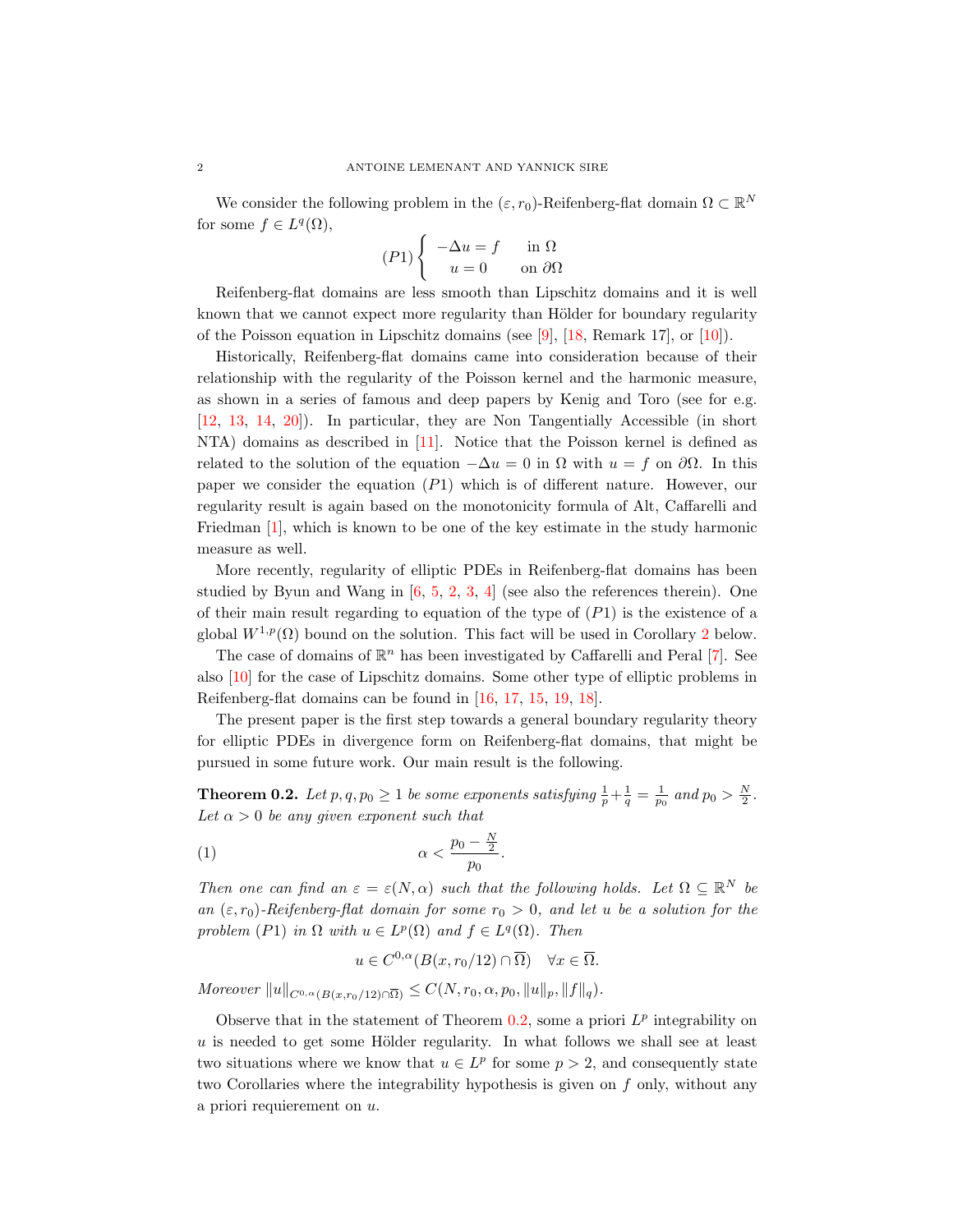First, notice that when  $f \in L^q(\Omega)$  for  $2 \le q \le +\infty$ , then the application  $v \mapsto \int_{\Omega} v f dx$  is a bounded Linear form on  $W_0^{1,2}(\Omega)$ , endowed with the scalar product  $\int_{\Omega} \nabla u \cdot \nabla v \, dx$ . Therefore, using Riesz representation Theorem we deduce the existence of a unique weak solution  $u \in W_0^{1,2}(\Omega)$  for the problem (P1). Moreover, the Sobolev inequality says that  $u \in L^{2^*}(\Omega)$ , with  $2^* = \frac{2N}{N-2}$ . Some simple computations shows that in this situation,  $u$  and  $f$  verify the statement of Theorem  $0.2$ provided that  $2 \leq N \leq 5$ , which leads to the following corollary.

<span id="page-2-0"></span>**Corollary 1.** Assume that  $2 \leq N \leq 5$  and let  $q \in I_N$  be given where

$$
I_N = \begin{cases} [2, +\infty) & \text{if } N = 2\\ \left(\frac{2N}{6-N}, +\infty\right) & \text{for } 3 \le N \le 5. \end{cases}
$$

Then for any  $\alpha > 0$  verifying

$$
\alpha<1-\frac{N}{2}\left(\frac{N-2}{2N}+\frac{1}{q}\right),
$$

we can find an  $\varepsilon = \varepsilon(N, \alpha)$  such that the following holds. Let  $\Omega \subseteq \mathbb{R}^N$  be an  $(\varepsilon, r_0)$ -Reifenberg-flat domain for some  $r_0 > 0$ , let  $f \in L^q(\Omega)$  and let  $u \in W_0^{1,2}(\Omega)$  be the unique solution for the problem  $(P1)$  in  $\Omega$ . Then

$$
u \in C^{0,\alpha}(B(x,r_0/12) \cap \overline{\Omega}) \quad \forall x \in \overline{\Omega}.
$$

Moreover  $||u||_{C^{0,\alpha}(B(x,r_0/12)\cap\overline{\Omega})} \leq C(N,r_0,\alpha,q,\|\nabla u\|_2,\|f\|_q).$ 

*Proof.* Since  $u \in W_0^{1,2}(\Omega)$ , the Sobolev embedding says that  $u \in L^p(\Omega)$ , with  $p = 2^* = \frac{2N}{N-2}$ . And by assumption  $f \in L^q$  for some  $q \in I_N$  (notice that  $q \geq 2$ , which guarantees existence and uniqueness of the weak solution). We now try to apply Theorem  $0.2$  with those p and q. Let  $p_0$  be defined by

$$
\frac{1}{p} + \frac{1}{q} = \frac{1}{p_0}
$$

.

Then a simple computation yields that  $p_0 > \frac{N}{2}$ , provided that

$$
q > \frac{2N}{6-N}.
$$

This fixes the range of dimension  $N \leq 5$  and notice that in this case  $\frac{2N}{6-N} \geq 2$ except for  $N = 2$ , which justifies the definition of  $I_N$ . We then conclude by applying Theorem [0.2.](#page-1-0)

In the proof of Corollary [1](#page-2-0) we brutally used the Sobolev embedding on  $W_0^{1,2}(\Omega)$ to obtain an  $L^p$  integrability on u. But under some natural hypothesis we can get more using a Theorem by Byun and Wang [\[2\]](#page-15-11). Precisely, if  $f = \text{div} F$  for some  $F \in L^2$ , then f lies in the dual space of  $H_0^1(\Omega)$  which guarantees the existence and uniqueness of a weak solution  $u$  for  $(P1)$ , again by the Reisz representation Theorem. The theorem of Byun and Wang [\[2,](#page-15-11) Theorem 2.10] implies moreover that if  $F \in L^r(\Omega)$  then  $\nabla u \in L^r(\Omega)$  as well. But then the Sobolev inequality says that  $u \in L^{r^*}$  which allows us to apply Theorem [0.2](#page-1-0) for a larger range of dimensions and exponents. Of course this analysis is interesting only for  $r \leq N$  because if  $r > N$  we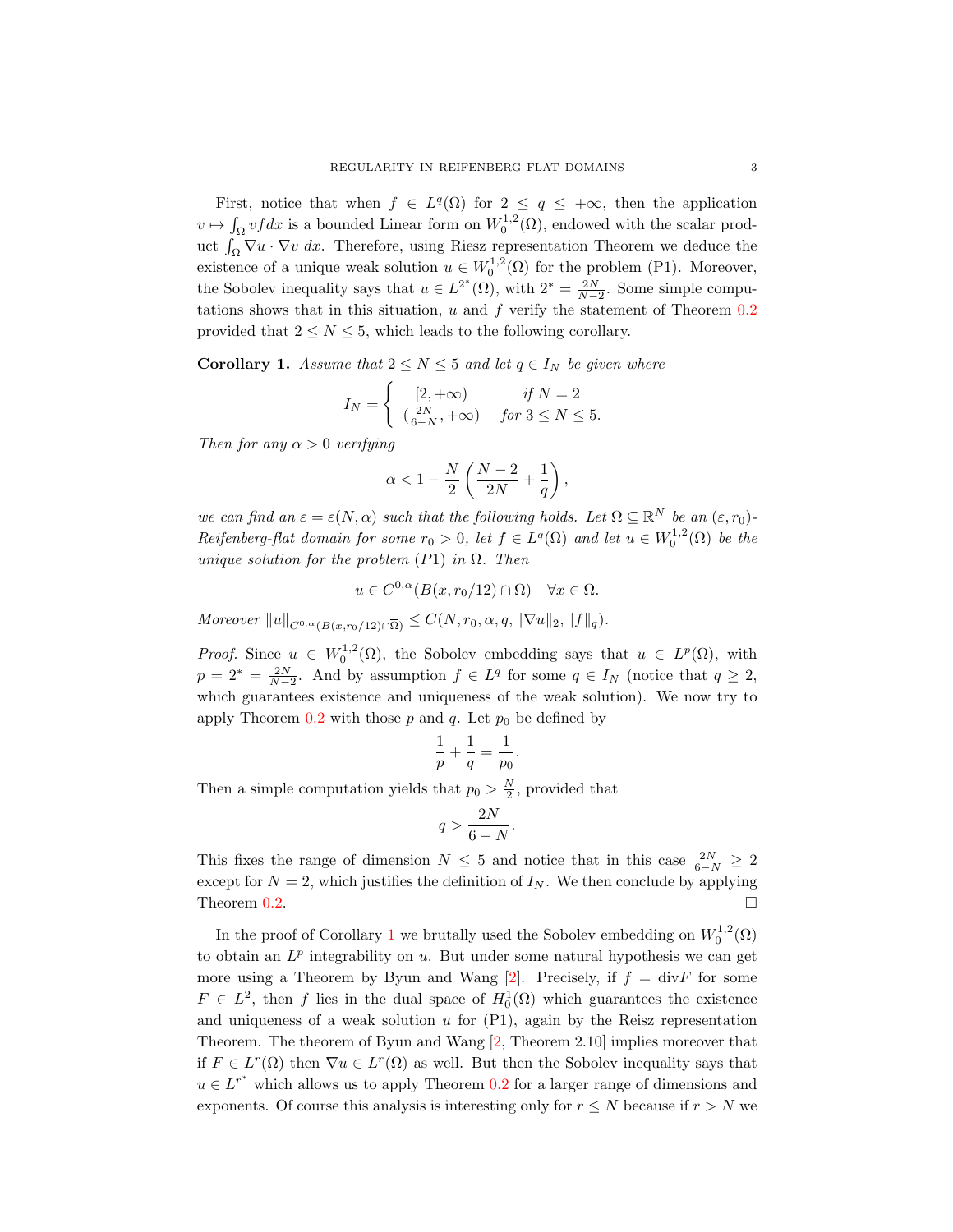directly get some Hölder estimates by the classical Sobolev embedding. This leads to our second corollary.

<span id="page-3-0"></span>**Corollary 2.** Let  $\frac{N}{3} < r \leq N$  and  $q > \frac{rN}{3r-N}$  be given, so that moreover  $r \geq 2$ . Then for any  $\alpha > 0$  satisfying

$$
\alpha < 1 - \frac{N}{2} \left( \frac{1}{r^*} + \frac{1}{q} \right), \quad \text{ with } r^* := \frac{rN}{N-r},
$$

we can find an  $\varepsilon = \varepsilon(N, \alpha, |\Omega|, r)$  such that the following holds. Let  $\Omega \subseteq \mathbb{R}^N$  be an  $(\varepsilon, r_0)$ -Reifenberg-flat domain for some  $r_0 > 0$ , let  $f \in L^q(\Omega)$  and assume that  $f = -\text{div}F$  for some  $F \in L^r(\Omega)$ . Let  $u \in W_0^{1,2}(\Omega)$  be the unique weak solution for the problem  $(P1)$  in  $\Omega$ . Then

$$
u \in C^{0,\alpha}(B(x,r_0/12) \cap \overline{\Omega}) \quad \forall x \in \overline{\Omega}.
$$

Moreover  $||u||_{C^{0,\alpha}(B(x,r_0/12)\cap\overline{\Omega})} \leq C(N,r_0,\alpha,r,q, |\Omega|, ||f||_q, ||F||_r).$ 

Proof. First we apply [\[2,](#page-15-11) Theorem 2.10] which provides the existence of a threshold  $\varepsilon_0 = \varepsilon(N, |\Omega|, r)$  such that for any solution  $u \in W_0^{1,2}(\Omega)$  of (P1) with  $f = -\text{div}F$ and  $F \in L^r(\Omega)$ , we have that  $\nabla u \in L^r(\Omega)$ , provided that  $\Omega$  is  $(\varepsilon_0, r_0)$ -Reifenbergflat. But then the Sobolev inequality implies that  $u \in L^{r^*}$  with

$$
r^* = \frac{rN}{N-r} \quad \text{ if } r < N,
$$

and  $r^* = +\infty$  otherwise.

In order to apply Theorem  $0.2$  we define  $p_0$  such that

$$
\frac{1}{r^*} + \frac{1}{q} = \frac{1}{p_0},
$$

and we only need to check that  $p_0 < \frac{N}{2}$ . This implies the following condition on r and  $q$  :

$$
r > \frac{N}{3} \text{ and } q > \frac{rN}{3r - N},
$$

as required in the statement of the Corollary. We finally conclude by applying Theorem  $0.2$ .

Our approach to prove Theorem [0.2](#page-1-0) follows the one that was already used in [\[18\]](#page-15-1) to control the energy of eigenfunctions near the boundary of Reifenberg-flat domains, and that we apply here to other PDE than the eigenvalue problem. The main ingredient in the proof is a variant of Alt-Caffarelli-Friedman's monotonicity formula [\[1,](#page-15-8) Lemma 5.1], to control the behavior of the Dirichlet energy in balls centered at the boundary, as well as in the interior of  $\Omega$ . Then we conclude by Morey-Campanato Theorem.

#### 1. THE MONOTONICITY LEMMA

We begin with a technical Lemma which basically contains the justification of an integration by parts. The proof is exactly the same as the first step of [\[18,](#page-15-1) Lemma 15] but we decided to provide here the full details for the convenience of the reader.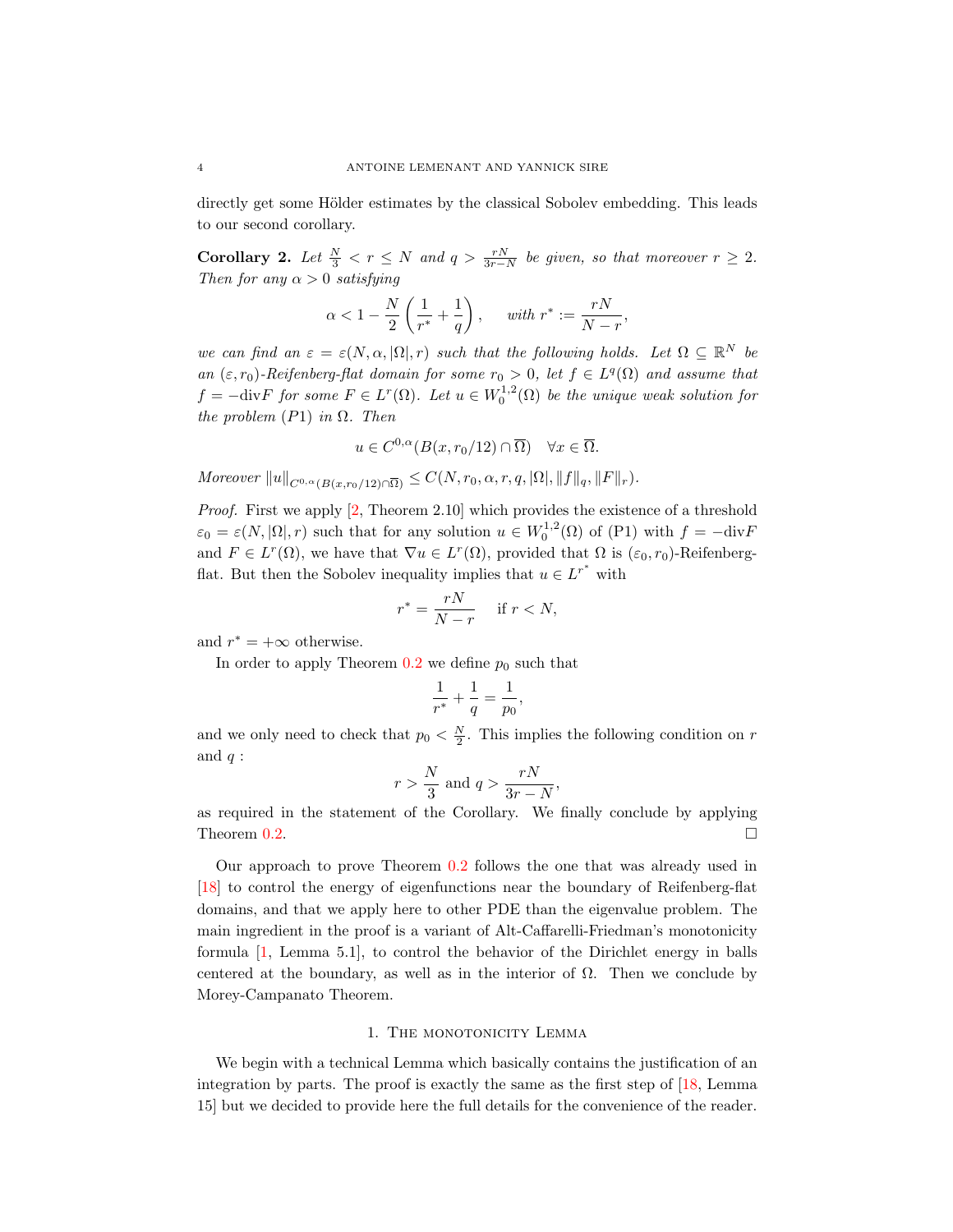<span id="page-4-2"></span>**Lemma 1.1.** Let u be a solution for the problem (P1). Then for every  $x_0 \in \partial\Omega$ and a.e.  $r > 0$  we have

$$
\int_{B(x_0,r)\cap\Omega} |\nabla u|^2 |x|^{2-N} dx \le r^{2-N} \int_{\partial B(x_0,r)\cap\Omega} u \frac{\partial u}{\partial \nu} dS
$$
\n
$$
(2) + \frac{(N-2)}{2} r^{1-N} \int_{\partial B(x_0,r)\cap\Omega} u^2 dS + \int_{B(x_0,r)\cap\Omega} uf |x|^{2-N} dx.
$$

Proof. Although [\(13\)](#page-7-0) can be formally obtained through an integration by parts, the rigorous proof is a bit technical. In the sequel we use the notation  $\Omega_r^+ := B(x_0, r) \cap \Omega$ , and  $S_r^+ := \partial B(x_0, r) \cap \Omega$ . We find it convenient to define, for a given  $\varepsilon > 0$ , the regularized norm

$$
|x|_{\varepsilon} := \sqrt{x_1^2 + x_2^2 + \dots + x_N^2 + \varepsilon},
$$

so that  $|x|_{\varepsilon}$  is a  $C^{\infty}$  function. A direct computation shows that

$$
\Delta(|x|_{\varepsilon}^{2-N}) = (2-N)N \frac{\varepsilon}{|x|_{\varepsilon}^{N+2}} \le 0,
$$

in other words  $|x|_{\varepsilon}^{2-N}$  is superharmonic, and hopefully enough this goes in the right direction regarding to the next inequalities.

We use one more regularization thus we let  $u_n \in C_c^{\infty}(\Omega)$  be a sequence of functions converging in  $W^{1,2}(\mathbb{R}^N)$  to u. We now proceed as in the proof of Alt, Caffarelli and Friedman monotonicity formula  $[1]$ : by using the equality

(3) 
$$
\Delta(u_n^2) = 2|\nabla u_n|^2 + 2u_n \Delta u_n
$$

we deduce that

<span id="page-4-0"></span>
$$
(4) \qquad 2\int_{\Omega_{r}^{+}} |\nabla u_{n}|^{2} |x|_{\varepsilon}^{2-N} = \int_{\Omega_{r}^{+}} \Delta(u_{n}^{2}) |x|_{\varepsilon}^{2-N} - 2 \int_{\Omega_{r}^{+}} (u_{n} \Delta u_{n}) |x|_{\varepsilon}^{2-N}.
$$

Since  $\Delta(|x|_{\varepsilon}^{2-N}) \leq 0$ , the Gauss-Green Formula yields

(5) 
$$
\int_{\Omega_r^+} \Delta(u_n^2)|x|_{\varepsilon}^{2-N} dx = \int_{\Omega_r^+} u_n^2 \Delta(|x|_{\varepsilon}^{2-N}) dx + I_{n,\varepsilon}(r) \leq I_{n,\varepsilon}(r) ,
$$

where

$$
I_{n,\varepsilon}(r) = (r^2 + \varepsilon)^{\frac{2-N}{2}} \int_{\partial \Omega_r^+} 2u_n \frac{\partial u_n}{\partial \nu} dS + (N-2) \frac{r}{(r^2 + \varepsilon)^{\frac{N}{2}}} \int_{\partial \Omega_r^+} u_n^2 dS.
$$

In other words, [\(4\)](#page-4-0) reads

(6) 
$$
2\int_{\Omega_r^+} |\nabla u_n|^2 |x|_{\varepsilon}^{2-N} dx \leq I_{n,\varepsilon}(r) - 2\int_{\Omega_r^+} (u_n \Delta u_n) |x|_{\varepsilon}^{2-N} dx.
$$

We now want to pass to the limit, first as  $n \to +\infty$ , and then as  $\varepsilon \to 0^+$ . To tackle some technical problems, we first integrate over  $r \in [r, r + \delta]$  and divide by  $\delta$ , thus obtaining

(7) 
$$
\frac{2}{\delta} \int_{r}^{r+\delta} \left( \int_{\Omega_{\rho}^{+}} |\nabla u_{n}|^{2} |x|_{\varepsilon}^{2-N} dx \right) d\rho \leq A_{n} - R_{n},
$$

where

<span id="page-4-1"></span>
$$
A_n = \frac{1}{\delta} \int_r^{r+\delta} I_{n,\varepsilon}(\rho) d\rho
$$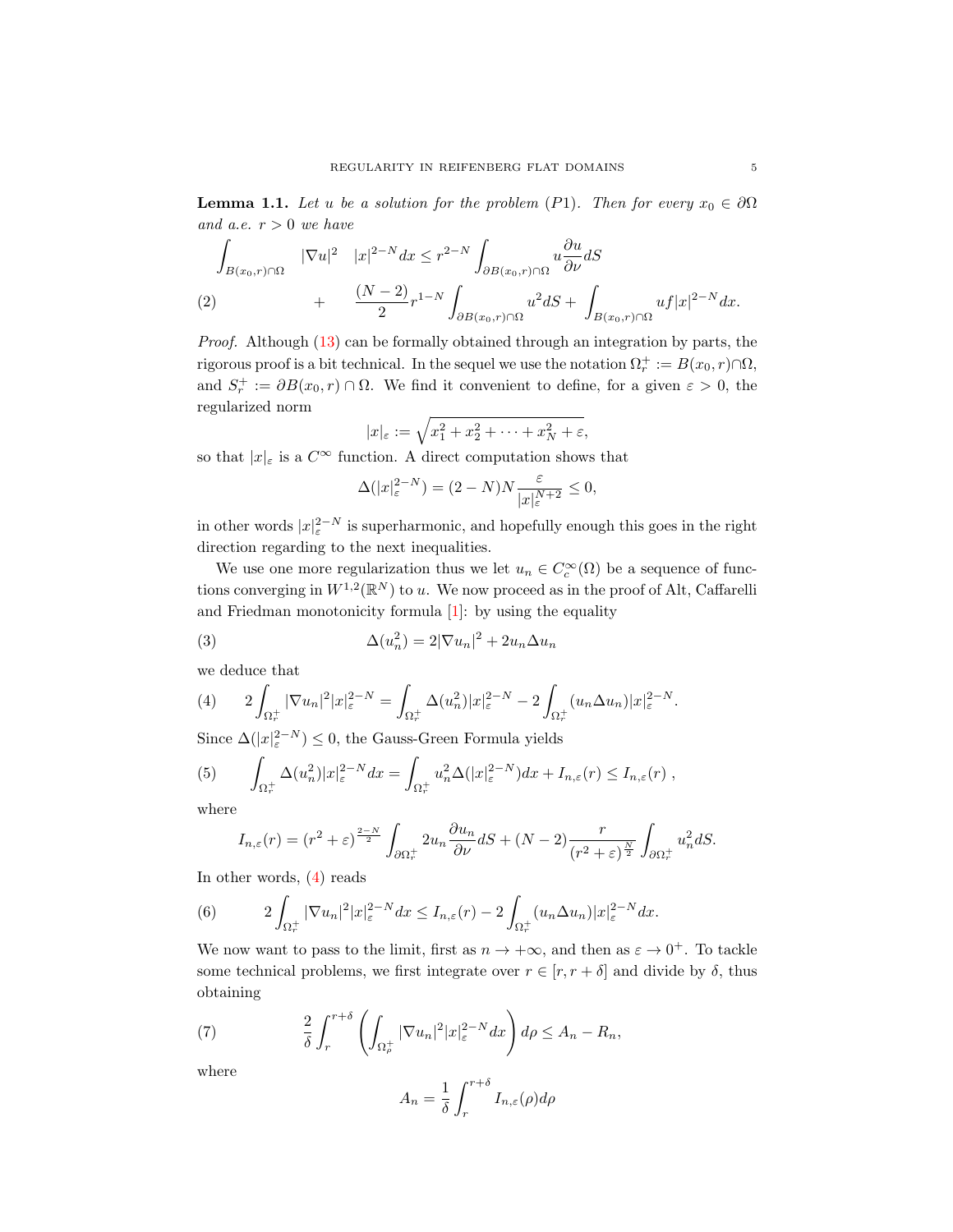and

$$
R_n = 2\frac{1}{\delta} \int_r^{r+\delta} \left( \int_{\Omega_\rho^+} (u_n \Delta u_n) |x|_{\varepsilon}^{2-N} dx \right) d\rho.
$$

First, we investigate the limit of  $A_n$  as  $n \to +\infty$ : by applying the coarea formula, we rewrite  $A_n$  as

$$
A_n = \frac{1}{\delta} \left( 2 \int_{\Omega_{r+\delta}^+ \backslash \Omega_r^+} (|x|^2 + \varepsilon)^{\frac{2-N}{2}} u_n \nabla u_n \cdot x \, dx + (N-2) \int_{\Omega_{r+\delta}^+ \backslash \Omega_r^+} \frac{|x|}{(|x|^2 + \varepsilon)^{\frac{N}{2}}} u_n^2 dx \right).
$$

Since  $u_n$  converges to u in  $W^{1,2}(\mathbb{R}^N)$  when  $n \to +\infty$ , then by using again the coarea formula we get that

$$
A_n \longrightarrow \frac{1}{\delta} \int_r^{r+\delta} I_{\varepsilon}(\rho) d\rho \qquad n \to +\infty,
$$

where

$$
I_{\varepsilon}(\rho) = (\rho^2 + \varepsilon)^{\frac{2-N}{2}} \int_{\partial \Omega_{\rho}^+} 2u \frac{\partial u}{\partial \nu} dS + (N-2) \frac{\rho}{(\rho^2 + \varepsilon)^{\frac{N}{2}}} \int_{\partial \Omega_{\rho}^+} u^2 dS.
$$

Next, we investigate the limit of  $R_n$  as  $n \to +\infty$ . By using Fubini's Theorem, we can rewrite  $\mathcal{R}_n$  as

$$
R_n = \int_{\Omega} (u_n \Delta u_n) G(x) dx,
$$

where

$$
G(x) = |x|_{\varepsilon}^{2-N} \frac{1}{\delta} \int_{r}^{r+\delta} \mathbf{1}_{\Omega_{\rho}^{+}}(x) d\rho.
$$

Since

$$
\frac{1}{\delta}\int_r^{r+\delta}{\bf 1}_{\Omega_\rho^+}(x)d\rho = \left\{ \begin{array}{ll} 1 & \mbox{if $x\in\Omega_r^+$} \\ \frac{r+\delta-|x|}{\delta} & \mbox{if $x\in\Omega_{r+\delta}^+$}\smallsetminus \Omega_r^+ \\ 0 & \mbox{if $x\notin\Omega_{r+\delta}^+$} \end{array} \right.,
$$

then G is Lipschitz continuous and hence by recalling  $u_n \in C_c^{\infty}(\Omega)$  we get

$$
\left| \int_{\Omega} \left( u_n \Delta u_n - u \Delta u \right) G dx \right| \leq \left| \int_{\Omega} \left( \Delta u_n - \Delta u \right) u_n G dx \right| + \left| \int_{\Omega} \left( u_n - u \right) \Delta u G dx \right|
$$
  
\n
$$
= \left| \int_{\Omega} \left( \nabla u_n - \nabla u \right) \left( u_n \nabla G + \nabla u_n G \right) dx \right| + \left| \int_{\Omega} \nabla u \left( (\nabla u_n - \nabla u) G + (u_n - u) \nabla G \right) dx \right|
$$
  
\n
$$
\leq ||\nabla u_n - \nabla u||_{L^2(\Omega)} \left( ||u_n||_{L^2(\Omega)} ||\nabla G||_{L^\infty(\Omega)} + ||\nabla u_n||_{L^2(\Omega)} ||G||_{L^\infty(\Omega)} \right)
$$
  
\n
$$
+ ||\nabla u||_{L^2(\Omega)} \left( ||\nabla u_n - \nabla u||_{L^2(\Omega)} ||G||_{L^\infty(\Omega)} + ||u_n - u||_{L^2(\Omega)} ||\nabla G||_{L^\infty(\Omega)} \right)
$$

and hence the expression at the first line converges to 0 as  $n \to +\infty$ .

By combining the previous observations and by recalling that  $u$  satisfies the equation in the problem (P1) we infer that by passing to the limit  $n \to \infty$  in [\(7\)](#page-4-1) we get

$$
\frac{2}{\delta} \int_r^{r+\delta} \left( \int_{\Omega_\rho^+} |\nabla u|^2 |x|_{\varepsilon}^{2-N} dx \right) dr \le \frac{1}{\delta} \int_r^{r+\delta} I_\varepsilon(\rho) d\rho + \frac{2}{\delta} \int_r^{r+\delta} \left( \int_{\Omega_\rho^+} u f |x|_{\varepsilon}^{2-N} dx \right) d\rho.
$$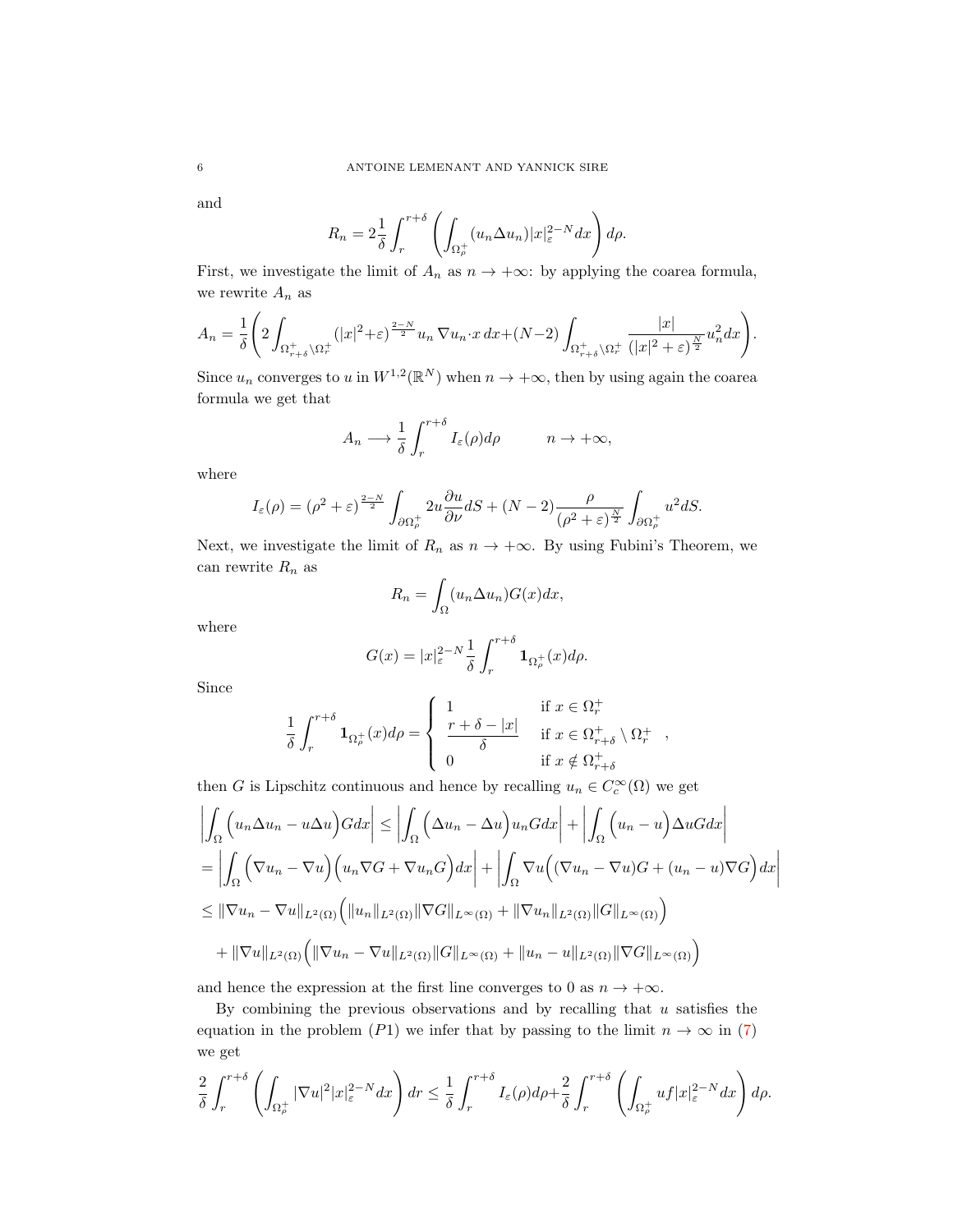Finally, dividing by 2, by passing to the limit  $\delta \to 0^+$ , and then  $\varepsilon \to 0^+$  we obtain [\(13\)](#page-7-0).

Next, we will need the following Lemma of Gronwall type.

<span id="page-6-1"></span>**Lemma 1.2.** Let  $\gamma > 0$ ,  $r_0 > 0$ ,  $\psi : (0, r_0) \to \mathbb{R}$  be a continuous function and  $\varphi: (0,r_0) \to \mathbb{R}$  be an absolutely continuous function that satisfies the following inequality for a.e.  $r \in (0, r_0)$ ,

(8) 
$$
\varphi(r) \leq \gamma r \varphi'(r) + \psi(r).
$$

Then

<span id="page-6-0"></span>
$$
r \mapsto \frac{\varphi(r)}{r^{\frac{1}{\gamma}}} + \frac{1}{\gamma} \int_0^r \frac{\psi(s)}{s^{1 + \frac{1}{\gamma}}} ds
$$

is a nondecreasing function on  $(0, r_0)$ .

Proof. We can assume that

$$
\int_0^{r_0} \frac{\psi(s)}{s^{1+\frac{1}{\gamma}}} ds < +\infty,
$$

otherwise the Lemma is trivial. Under our hypothesis, the function

$$
F(r) := \frac{\varphi(r)}{r^{\frac{1}{\gamma}}} + \frac{1}{\gamma} \int_0^r \frac{\psi(s)}{s^{1 + \frac{1}{\gamma}}} ds
$$

is differentiable a.e. and absolutely continuous. A computation gives

<span id="page-6-3"></span>
$$
F'(r) = \frac{\varphi'(r)r^{\frac{1}{\gamma}} - \varphi(r)\frac{1}{\gamma}r^{\frac{1}{\gamma}-1}}{r^{\frac{2}{\gamma}}} + \frac{1}{\gamma}\frac{\psi(r)}{r^{1+\frac{1}{\gamma}}}
$$
  
= 
$$
\frac{\varphi'(r) - \varphi(r)\frac{1}{\gamma}r^{-1}}{r^{\frac{1}{\gamma}}} + \frac{1}{\gamma}\frac{\psi(r)}{r^{1+\frac{1}{\gamma}}}
$$

thus [\(8\)](#page-6-0) yields

$$
r\gamma F'(r) = \frac{r\gamma\varphi'(r) - \varphi(r) + \psi(r)}{r^{\frac{1}{\gamma}}} \ge 0,
$$

which implies that  $F$  is nondecresing.  $\Box$ 

We now prove the monotonicity Lemma, which is inspired by Alt, Caffarelli and Friedman [\[1,](#page-15-8) Lemma 5.1.]. The following statement and its proof, is an easy variant of [\[18,](#page-15-1) Lemma 15], where the same estimate is performed on Dirichlet eigenfunctions of the Laplace operator. We decided to write the full details in order to enlighten the role of the second member  $f$  in the inequalities.

<span id="page-6-2"></span>**Lemma 1.3.** Let  $\Omega \subseteq \mathbb{R}^N$  be a bounded domain and let u be a solution for the problem (P1). Given  $x_0 \in \overline{\Omega}$  and a radius  $r > 0$ , we denote by  $\Omega_r^+ := B(x_0, r) \cap \Omega$ , by  $S_r^+ := \partial B(x_0, r) \cap \Omega$  and by  $\sigma(r)$  the first Dirichlet eigenvalue of the Laplace operator on the spherical domain  $S_r^+$ . If there are constants  $r_0 > 0$  and  $\sigma^* \in ]0, N-1[$ such that

(9) 
$$
\inf_{0 < r < r_0} (r^2 \sigma(r)) \ge \sigma^*,
$$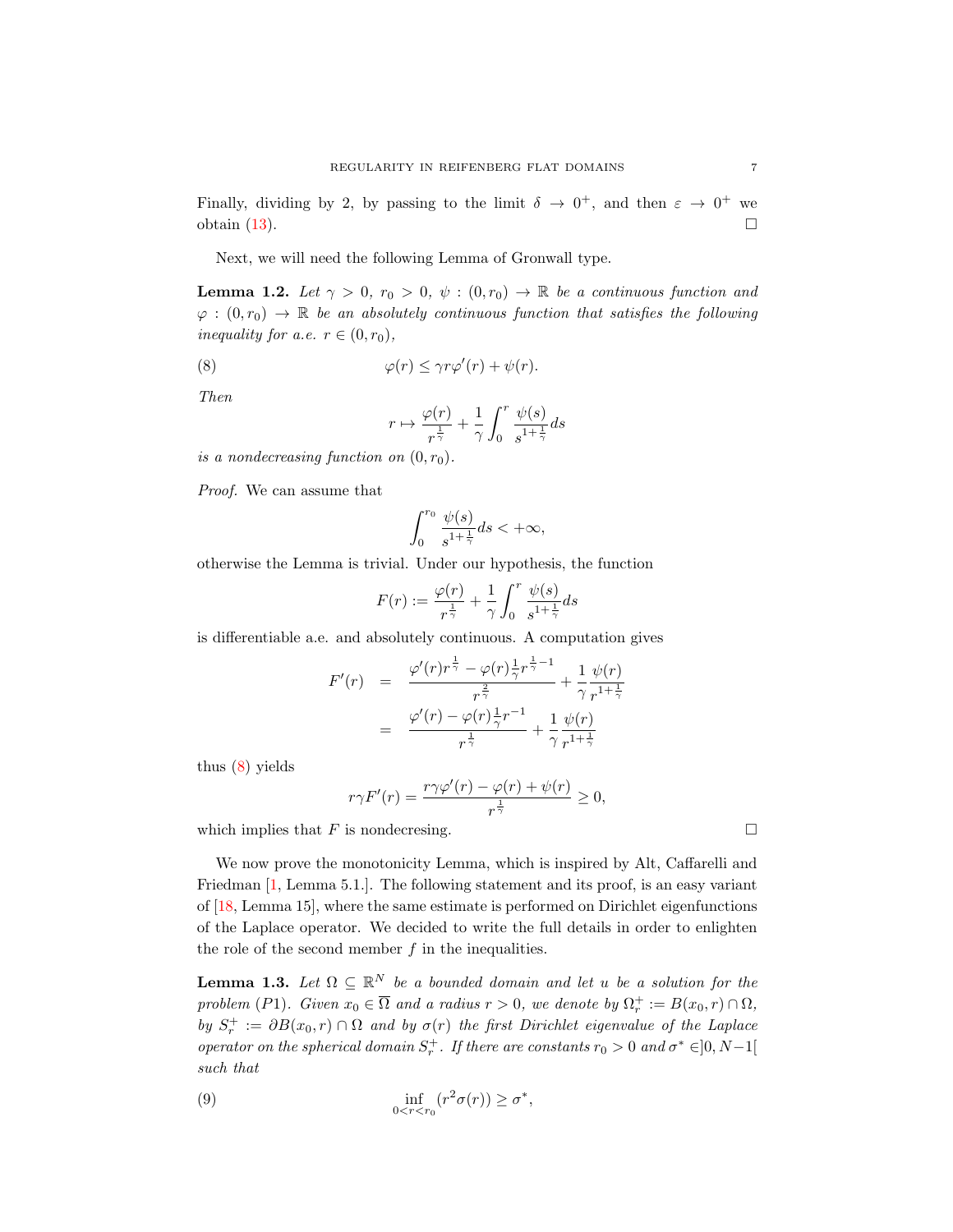then the function

(10) 
$$
r \mapsto \left(\frac{1}{r^{\beta}} \int_{\Omega_r^+} \frac{|\nabla u|^2}{|x - x_0|^{N-2}} dx\right) + \beta \int_0^r \frac{\psi(s)}{s^{1+\beta}} ds
$$

is non decreasing on  $]0, r_0[$ , where  $\beta \in ]0, 2[$  is given by

$$
\beta = \sqrt{(N-2)^2 + 4\sigma^*} - (N-2)
$$

and

<span id="page-7-2"></span>
$$
\psi(s) := \int_{\Omega_s^+} |uf| |x - x_0|^{2 - N} dx.
$$

We also have the bound

<span id="page-7-1"></span>(11) 
$$
\int_{\Omega_{r_0/2}^+} \frac{|\nabla u|^2}{|x - x_0|^{N-2}} dx \leq C(N, r_0, \beta) \|\nabla u\|_{L^2(\Omega)}^2 + \psi(r_0).
$$

Remark 1. Of course the Lemma is interesting only when

(12) 
$$
\int_0^{r_0} \frac{\psi(s)}{s^{1+\beta}} ds < +\infty.
$$

This will be satisfied if  $u$  and  $f$  are in some  $L^p$  spaces with suitable exponents, as will be shown in Lemma [2.1.](#page-9-0)

**Remark 2.** Notice that it is not known in general whether  $\nabla u \in L^p(\Omega)$  for some  $p > 2$  and therefore it is not obvious to find a bound for the left hand side of  $(11)$ .

*Proof.* We assume without lose of generality that  $x_0 = 0$  and to simplify notation we denote by  $B_r$  the ball  $B(x, r)$ .

By Lemma [1.1](#page-4-2) we know that for a.e.  $r > 0$ ,

<span id="page-7-0"></span>(13) 
$$
\int_{\Omega_r^+} |\nabla u|^2 |x|^{2-N} dx \leq r^{2-N} \int_{S_r^+} 2u \frac{\partial u}{\partial \nu} dS + \frac{(N-2)}{2} r^{1-N} \int_{S_r^+} u^2 dS + \int_{\Omega_r^+} u f |x|^{2-N} dx.
$$

Let us define

(14) 
$$
\psi(r) := \int_{\Omega_r^+} |uf||x|^{2-N} dx
$$

and assume that [\(12\)](#page-7-2) holds (otherwise there is nothing to prove).

<span id="page-7-3"></span>Next, we point out that the definition of  $\sigma^*$  implies that

(15) 
$$
\int_{S_r^+} u^2 dS \le \frac{1}{\sigma^*} r^2 \int_{S_r^+} |\nabla_\tau u|^2 dS \qquad r \in ]0, r_0[,
$$

where  $\nabla_{\tau}$  denotes the tangential gradient on the sphere. Also, let  $\alpha > 0$  be a parameter that will be fixed later, then by combining Cauchy-Schwarz inequality,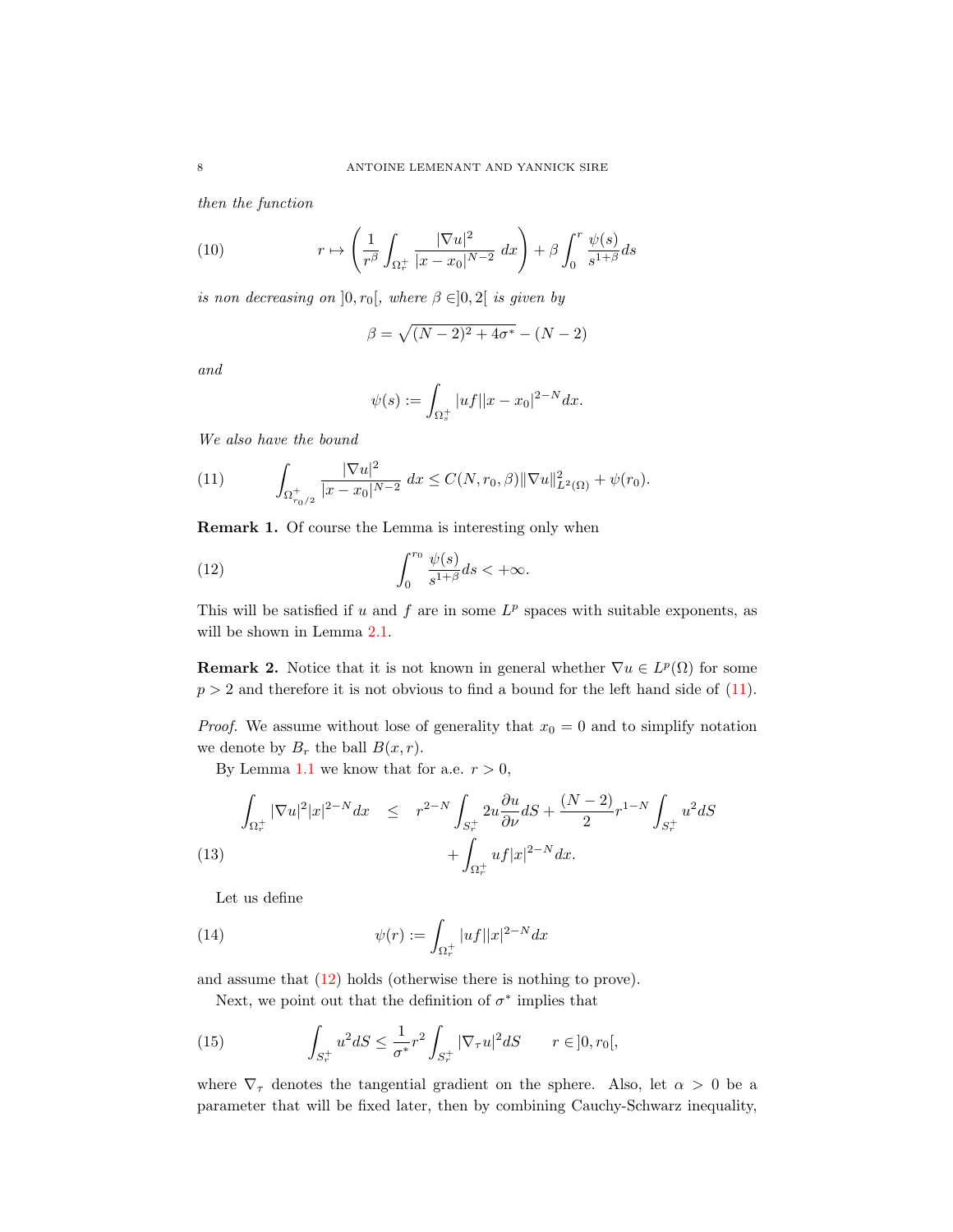[\(15\)](#page-7-3) and the inequality  $ab \leq \frac{\alpha}{2}$  $\frac{\alpha}{2}a^2 + \frac{1}{2a}$  $\frac{1}{2\alpha}b^2$ , we get  $\begin{array}{c} \hline \end{array}$ Z  $S_r^+$  $u\frac{\partial u}{\partial \nu}dS$  $\begin{array}{c} \hline \end{array}$  $\leq$   $\left( \begin{array}{c} 1 \end{array} \right)$  $S_r^+$  $u^2 dS$ <sup> $\frac{1}{2}$ </sup> $\Big($  $S_r^+$  $|\frac{\partial u}{\partial \nu}|^2 dS$ 

$$
\leq \frac{r}{\sqrt{\sigma^*}} \left( \int_{S_r^+} |\nabla_\tau u|^2 dS \right)^{\frac{1}{2}} \left( \int_{S_r^+} |\frac{\partial u}{\partial \nu}|^2 dS \right)^{\frac{1}{2}} \leq \frac{r}{\sqrt{\sigma^*}} \left( \frac{\alpha}{2} \int_{S_r^+} |\nabla_\tau u|^2 dS + \frac{1}{2\alpha} \int_{S_r^+} |\frac{\partial u}{\partial \nu}|^2 dS \right).
$$

Hence,

<span id="page-8-0"></span>(17)  
\n
$$
r^{2-N} \int_{S_r^{\pm}} 2u \frac{\partial u}{\partial \nu} dS + (N-2)r^{1-N} \int_{S_r^{\pm}} u^2 dS \leq r^{2-N} \frac{2r}{\sqrt{\sigma^*}} \left[ \frac{\alpha}{2} \int_{S_r^{\pm}} |\nabla_{\tau} u|^2 dS + \frac{1}{2\alpha} \int_{S_r^{\pm}} |\frac{\partial u}{\partial \nu}|^2 dS \right] + (N-2)r^{1-N} \frac{1}{\sigma^*} r^2 \int_{S_r^{\pm}} |\nabla_{\tau} u|^2 dS
$$
\n
$$
\leq r^{3-N} \left[ \left( \frac{\alpha}{\sqrt{\sigma^*}} + \frac{N-2}{\sigma^*} \right) \int_{S_r^{\pm}} |\nabla_{\tau} u|^2 dS + \frac{1}{\alpha \sqrt{\sigma^*}} \int_{S_r^{\pm}} |\frac{\partial u}{\partial \nu}|^2 dS \right].
$$
\nNext we choose  $\alpha > 0$  in such a way that

Next, we choose  $\alpha > 0$  in such a way that

$$
\frac{\alpha}{\sqrt{\sigma^*}} + \frac{N-2}{\sigma^*} = \frac{1}{\alpha\sqrt{\sigma^*}},
$$

namely

$$
\alpha = \frac{1}{2\sqrt{\sigma^*}} \left[ \sqrt{(N-2)^2 + 4\sigma^*} - (N-2) \right].
$$

Hence, by combining  $(13)$ ,  $(15)$  and  $(17)$  we finally get

(18) 
$$
\int_{\Omega_r^+} |\nabla u|^2 |x|^{2-N} dx \leq r^{3-N} \gamma(N, \sigma^*) \int_{S_r^+} |\nabla u|^2 dS + \psi(r),
$$

where

<span id="page-8-1"></span>
$$
\gamma(N, \sigma^*) = \left[\sqrt{(N-2)^2 + 4\sigma^*} - (N-2)\right]^{-1}.
$$

Let us set

$$
\varphi(r) := \int_{\Omega_r^+} |\nabla u|^2 |x|^{2-N} dx
$$

and observe that

$$
\varphi'(r) = r^{2-N} \int_{S_r^+} |\nabla u|^2 \quad a.e. \ r \in ]0, r_0[,
$$

hence [\(18\)](#page-8-1) implies that

(19) 
$$
\varphi(r) \leq \gamma r \varphi'(r) + \psi(r),
$$

with  $\gamma = \gamma(N, \sigma^*)$ .

<span id="page-8-2"></span>But now Lemma [1.2](#page-6-1) exactly says that the function

(20) 
$$
r \mapsto \frac{1}{r^{\beta}} \int_{\Omega_r^+} \frac{|\nabla u|^2}{|x - x_0|^{N-2}} dx + \beta \int_0^r \frac{\psi(s)}{s^{1+\beta}} ds
$$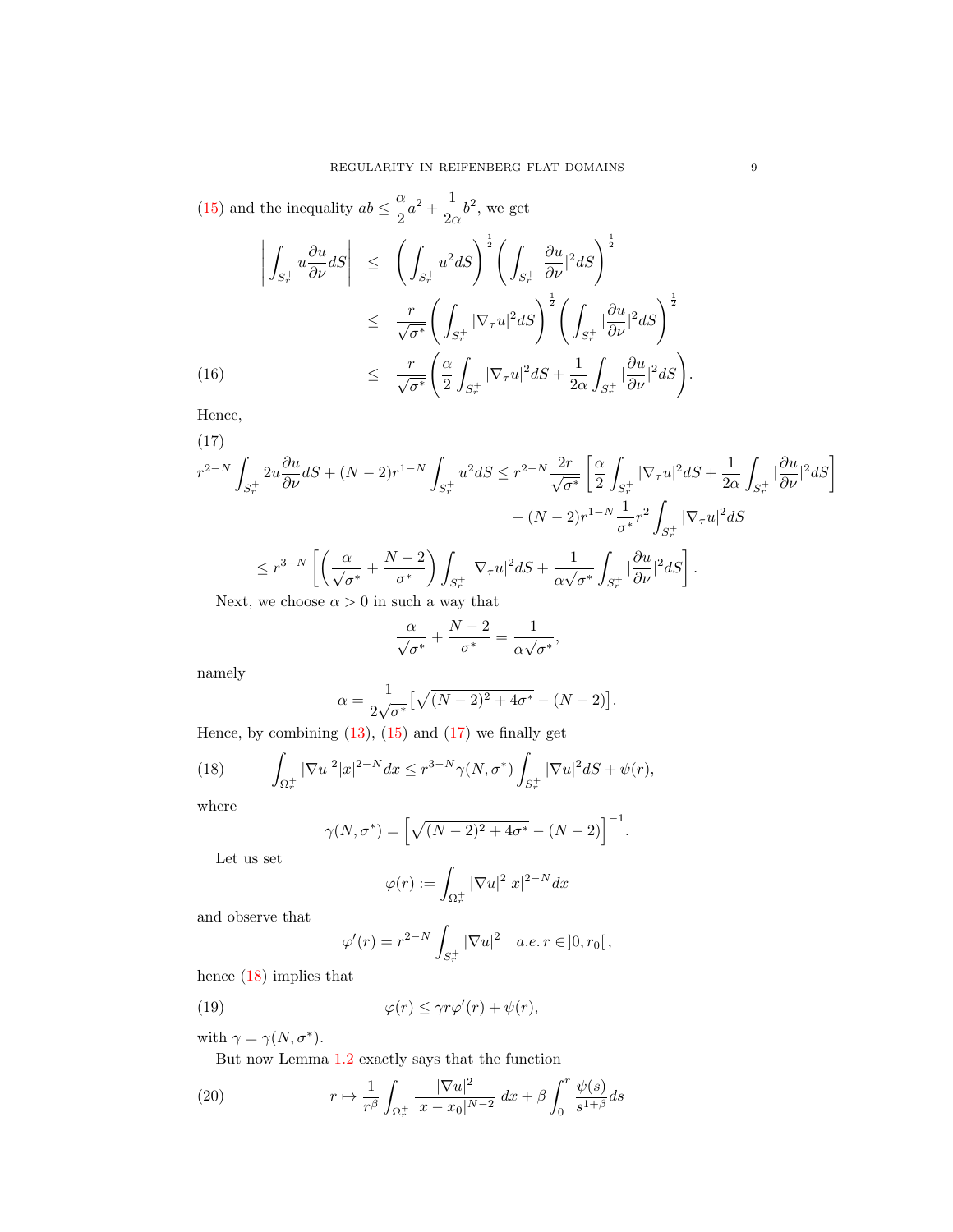is non decreasing on  $(0, r_0)$ , where  $\beta \in (0, 2)$  is given by

$$
\beta = \frac{1}{\gamma} = \sqrt{(N-2)^2 + 4\sigma^*} - (N-2),
$$

which proves the monotonicity result.

To finish the proof of the Lemma it remains to establish [\(11\)](#page-7-1). For this purpose, we start by finding a radius  $r_1 \in (r_0/2, r_0)$  such that  $\int_{S_{r_1}^+} |\nabla u|^2 dS$  is less than average, which means

$$
\int_{S_{r_1}^+} |\nabla u|^2 dS \leq \frac{2}{r_0} \int_{\Omega_{r_0}^+} |\nabla u|^2 dx \leq \frac{2}{r_0} \|\nabla u\|_{L^2(\Omega)}^2.
$$

By combining [\(18\)](#page-8-1) with the fact that  $r_0/2 \le r_1 \le r_0$  we infer that

(21)  

$$
\int_{\Omega_{r_1}^+} |\nabla u|^2 |x|^{2-N} dx \leq C(N, r_0, \beta) ||\nabla u||^2_{L^2(\Omega)} + \psi(r_1)
$$

$$
\leq C(N, r_0, \beta) ||\nabla u||^2_{L^2(\Omega)} + \psi(r_0).
$$

It follows that

$$
\int_{\Omega_{r_0/2}^+} \frac{|\nabla u|^2}{|x|^{N-2}} dx \le \int_{\Omega_{r_1}^+} \frac{|\nabla u|^2}{|x|^{N-2}} dx
$$
  
\n
$$
\le C(N, r_0, \beta) ||\nabla u||^2_{L^2(\Omega)} + \psi(r_0),
$$

and  $(11)$  is proved.

#### 2. An elementary computation

In order to apply Lemma [1.3,](#page-6-2) the first thing to check is that [\(12\)](#page-7-2) holds. The purpose of the following Lemma is to prove that it is the case when  $u$  and  $f$  are in suitable  $L^p$  spaces.

<span id="page-9-0"></span>**Lemma 2.1.** Let  $\Omega \subset \mathbb{R}^N$  be an arbitrary domain and let  $p_0 > \frac{N}{2}$ . Then for any  $g \in L^{p_0}(\Omega)$ , denoting

$$
\psi(r) := \int_{B(0,r)} |g| |x|^{2-N} dx,
$$

we have

(22) 
$$
|\psi(r)| \leq C(N, p_0) \|g\|_{p_0} r^{\frac{2p_0 - N}{p_0}}.
$$

As a consequence

<span id="page-9-1"></span>
$$
\int_0^{r_0} \frac{\psi(s)}{s^{1+\beta}} ds < +\infty
$$

for any  $\beta > 0$  satisfying

$$
\beta < \frac{2p_0 - N}{p_0}.
$$

*Proof.* First, we observe that  $|x|^{2-N} \in L^m$  for any m that satisfies

$$
(N-2)m < N \Rightarrow m < \frac{N}{N-2}.
$$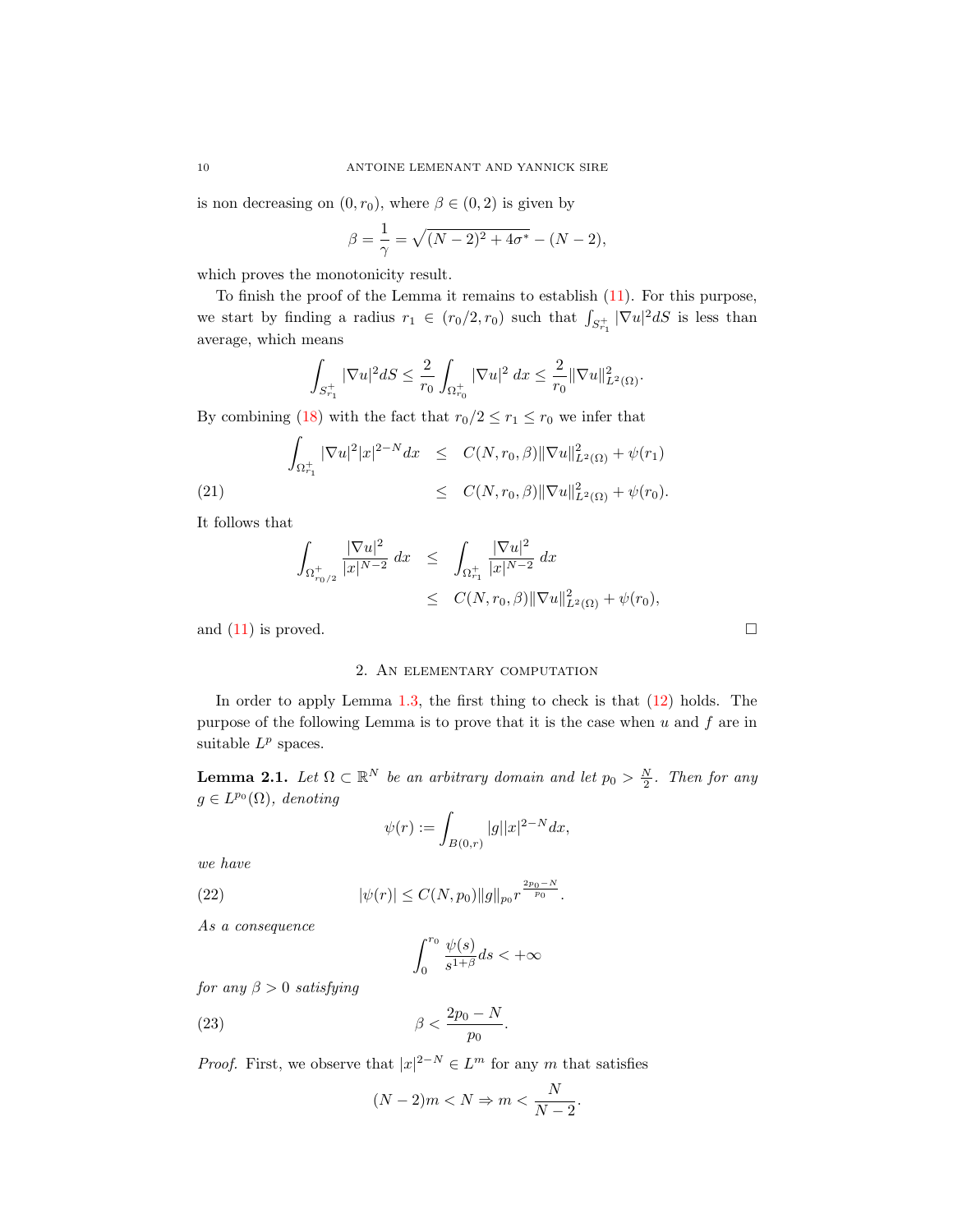Moreover a computation gives that under this condition,

(24) 
$$
||x|^{2-N}||_{L^m(B(0,r))}^m = \int_{B(0,r)} |x|^{(2-N)m} = C(N,m)r^{N-m(N-2)}.
$$

<span id="page-10-0"></span>Let us define  $m$  as being the conjugate exponent of  $p_0$ , namely

$$
\frac{1}{m} := 1 - \frac{1}{p_0}.
$$

Then the hypothesis  $p_0 > \frac{N}{2}$  implies that  $m < \frac{N}{N-2}$ , and by use of Hölder inequality and by  $(24)$  we can estimate

$$
|\psi(r)| \le ||g||_{p_0}|||x|^{2-N}||_{L^m(B(0,r))} \le C(N,m)||g||_{p_0}r^{\frac{N-m(N-2)}{m}},
$$

or equivalently in terms of  $p_0$ ,

(25) 
$$
|\psi(r)| \leq C(N, p_0) \|g\|_{p_0} r^{\frac{2p_0 - N}{p_0}}.
$$

The conclusion of the Lemma follows directly from  $(25)$ .

## <span id="page-10-1"></span>3. Interior estimate

We come now to our first application of Lemma [1.3,](#page-6-2) which is a decay estimate for the energy at interior points, for arbitrary domains.

<span id="page-10-5"></span>**Proposition 1.** Let  $p, q, p_0 > 1$  be some exponents satisfying  $\frac{1}{p} + \frac{1}{q} = \frac{1}{p_0}$  and  $p_0 > \frac{N}{2}$ . Let  $\beta > 0$  be any given exponent such that

$$
\beta < \frac{2p_0 - N}{p_0}.
$$

Let  $\Omega \subseteq \mathbb{R}^N$  be any domain,  $x_0 \in \Omega$ , and let u be a solution for the problem (P1) in  $\Omega$  with  $u \in L^p(\Omega)$  and  $f \in L^q(\Omega)$ . Then

<span id="page-10-3"></span>(27) 
$$
\int_{B(x_0,r)\cap\Omega} |\nabla u|^2 dx \leq Cr^{N-2+\beta} ||u||_p ||f||_q \quad \forall r \in (0, dist(x_0, \partial \Omega)/2),
$$
  
with  $C = C(N, \beta, p_0, dist(x_0, \partial \Omega)).$ 

*Proof.* We assume that  $x_0 = 0$  and we define  $r_1 := dist(x_0, \partial \Omega)$  in such a way that  $B(x, r)$  is totally contained inside  $\Omega$  for  $r \leq r_1$  and under the notation of Lemma [1.3,](#page-6-2)  $\Omega_r^+ = B(0, r)$  and by  $S_r^+ = \partial B(0, r)$  for any  $r \leq r_1$ . Under our hypothesis and in virtue of Lemma [2.1](#page-9-0) that we apply with  $g = uf$ , we know that [\(12\)](#page-7-2) holds for any  $\beta > 0$  that satisfies

<span id="page-10-2"></span>
$$
\beta < \frac{2p_0 - N}{p_0}.
$$

Notice that  $\frac{2p_0-N}{p_0} > 0$ , because  $p_0 > N/2$ .

In the sequel we chose any exponent  $\beta > 0$  satisfying [\(28\)](#page-10-2), so that [\(12\)](#page-7-2) holds and moreover Lemma [2.1](#page-9-0) says that

<span id="page-10-4"></span>(29) 
$$
\int_0^{r_1} \frac{\psi(s)}{s^{1+\beta}} ds \leq C(N, p_0) \|u\|_p \|f\|_q \int_0^{r_1} s^{\frac{2p_0 - N}{p_0} - 1 - \beta} ds
$$

$$
\leq C(N, p_0, \beta) \|u\|_p \|f\|_q.
$$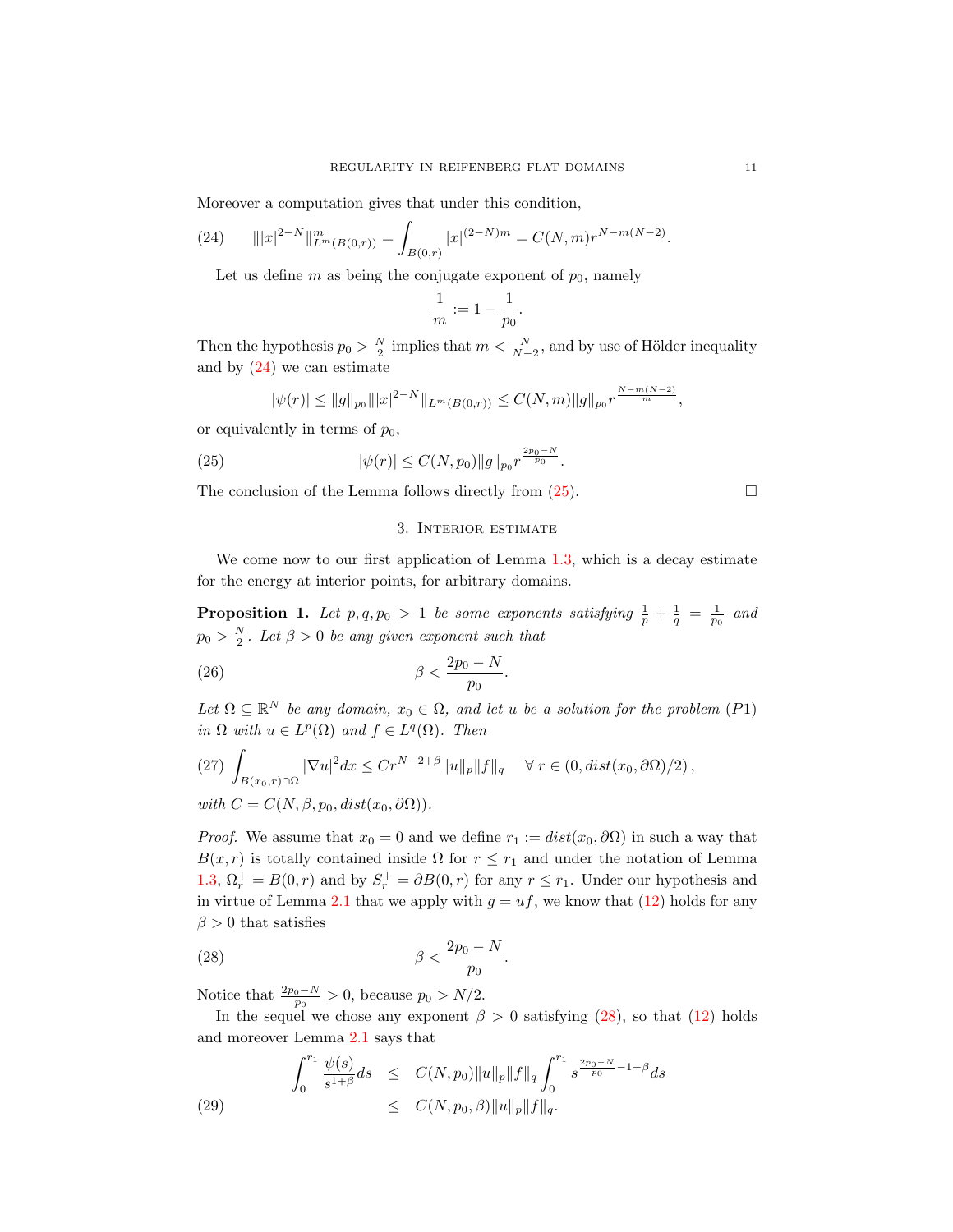We are now ready to prove  $(27)$ ,  $\beta$  still being a fixed exponent satisfying  $(28)$ . We recall that the first eigenvalue of the spherical Dirichlet Laplacian on the unit sphere is equal to  $N-1$ , thus hypothesis [\(9\)](#page-6-3) in the present context reads

(30) 
$$
\inf_{0 < r < r_1} (r^2 \sigma(r)) = N - 1,
$$

so that [\(9\)](#page-6-3) holds for any  $\sigma^* < N - 1$ . Let us choose  $\sigma^*$  exactly equal to the one that satisfies

<span id="page-11-0"></span>
$$
\beta = \sqrt{(N-2)^2 + 4\sigma^*} - (N-2).
$$

one easily verifies that  $\sigma^* < N - 1$  because of [\(28\)](#page-10-2).

As a consequence, we are in position to apply Lemma [1.3](#page-6-2) which ensures that, if  $u$  is a solution for the problem  $(P1)$ , then the function in  $(20)$  is non decreasing. In particular, by monotonicity we know that for every  $r \leq r_1$ ,

$$
\frac{1}{r^{N-2+\beta}} \int_{\Omega_r^+} |\nabla u|^2 \, dx \le \left( \frac{1}{r^{\beta}} \int_{\Omega_r^+} \frac{|\nabla u|^2}{|x - x_0|^{N-2}} \, dx \right) + \beta \int_0^r \frac{\psi(s)}{s^{1+\beta}} ds
$$
\n(31)\n
$$
\le \left( \frac{1}{(r_1/2)^{\beta}} \int_{\Omega_{r_1/2}^+} \frac{|\nabla u|^2}{|x - x_0|^{N-2}} \, dx \right) + \beta \int_0^{r_1/2} \frac{\psi(s)}{s^{1+\beta}} ds,
$$

and we conclude that for every  $r \leq r_1/2$ ,

$$
\int_{\Omega_r^+} |\nabla u|^2 \, dx \leq K r^{N-2+\beta},
$$

with

$$
K = \left(\frac{1}{(r_1/2)^{\beta}} \int_{\Omega_{r_1/2}^+} \frac{|\nabla u|^2}{|x - x_0|^{N-2}} dx\right) + \beta \int_0^{r_1/2} \frac{\psi(s)}{s^{1+\beta}} ds.
$$

Let us now provide an estimate on K. To estimate the first term in K we use  $(11)$ to write

(32) 
$$
\int_{\Omega_{r_1/2}^+} \frac{|\nabla u|^2}{|x - x_0|^{N-2}} dx \leq C(N, r_1, \beta) \|\nabla u\|_{L^2(\Omega)}^2 + \psi(r_1)
$$

Then we use  $(22)$  to estimate

$$
\psi(r_1)\leq C(N,p_0,r_1)\|u\|_p\|f\|_q,
$$

and from the equation satisfied by  $u$  we get

$$
\|\nabla u\|_{L^2(\Omega)}^2 = \int_{\Omega} uf dx \le \|u\|_p \|f\|_q
$$

so that in total we have

$$
\int_{\Omega_{r_1/2}^+} \frac{|\nabla u|^2}{|x-x_0|^{N-2}}\;dx \;\;\leq\;\; C(N,r_0,\beta,p_0)\|u\|_p\|f\|_q.
$$

Finally, the last estimate together with [\(29\)](#page-10-4) yields

$$
K \leq C(N, r_1, \beta, p_0) \|u\|_p \|f\|_q,
$$

and this ends the proof of the Proposition.  $\Box$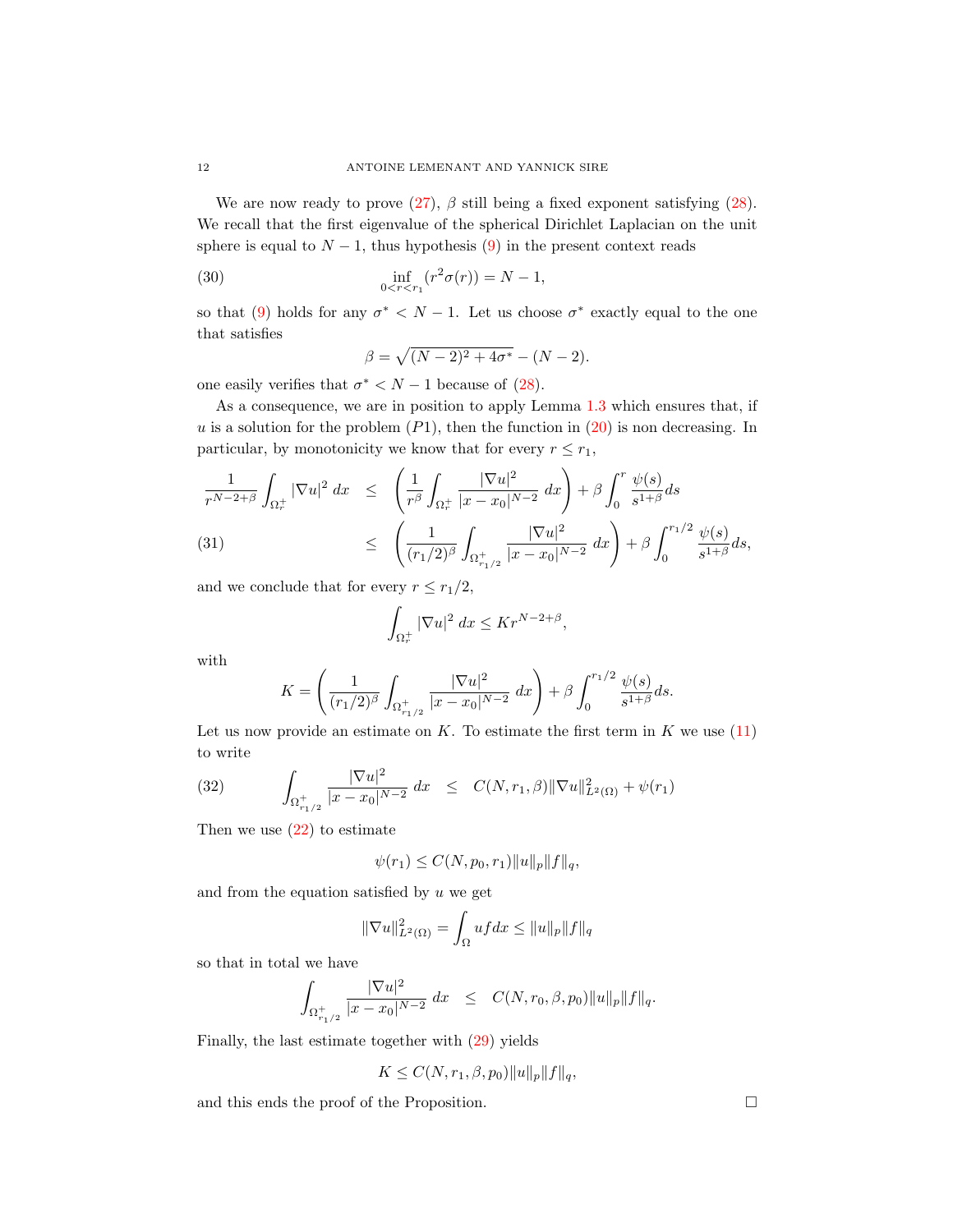#### <span id="page-12-0"></span>4. Boundary estimate

We now use Lemma [1.3](#page-6-2) again to provide an estimate on the energy at boundary points, this time for Reifenberg-flat domains.

<span id="page-12-2"></span>**Proposition 2.** Let  $p, q, p_0 > 1$  be some exponents satisfying  $\frac{1}{p} + \frac{1}{q} = \frac{1}{p_0}$  and  $p_0 > \frac{N}{2}$ . Let  $\beta > 0$  be any given exponent such that

$$
\beta < \frac{2p_0 - N}{p_0}.
$$

Then one can find an  $\varepsilon = \varepsilon(N, \beta)$  such that the following holds. Let  $\Omega \subseteq \mathbb{R}^N$  be any  $(\varepsilon, r_0)$ -Reifenberg-flat domain for some  $r_0 > 0$ , let  $x_0 \in \partial\Omega$  and let u be a solution for the problem (P1) in  $\Omega$  with  $u \in L^p(\Omega)$  and  $f \in L^q(\Omega)$ . Then

(34) 
$$
\int_{B(x_0,r)\cap\Omega} |\nabla u|^2 dx \leq Cr^{N-2+\beta} ||u||_p ||f||_q \quad \forall r \in (0,r_0/2),
$$

with  $C = C(N, r_0, \beta, p_0)$ .

*Proof.* As before we assume that  $x_0 = 0$  and we denote by  $\Omega_r^+ := B(0, r) \cap \Omega$  and by  $S_r^+ := \partial B(0, r) \cap \Omega$ . To obtain the decay estimate on  $\int_{\Omega_r^+} |\nabla u|^2 dx$  we will follow the proof of Proposition  $1$ : the main difference is that for boundary points,  $(30)$ does not hold. This is where Reifenberg-flatness will play a role.

<span id="page-12-1"></span>Let  $\beta > 0$ , be an exponent satisfying [\(33\)](#page-12-0), so that invoquing Lemma [2.1](#page-9-0) we have

(35) 
$$
\int_0^{r_0} \frac{\psi(s)}{s^{1+\beta}} ds \leq C(N, p_0, \beta) \|u\|_p \|f\|_q < +\infty.
$$

Next, we recall that the first eigenvalue of the spherical Dirichlet Laplacian on a half sphere is equal to  $N-1$  (as for the total sphere). For  $t \in (-1,1)$ , let  $S_t$ be the spherical cap  $S_t := \partial B(0,1) \cap \{x_N > t\}$  so that  $t = 0$  corresponds to a half sphere. Let  $\lambda_1(S_t)$  be the first Dirichlet eigenvalue in  $S_t$ . In particular,  $t \mapsto \lambda_1(S_t)$ is continuous and monotone in t. Therefore, since and  $\lambda_1(S_t) \to 0$  as  $t \downarrow -1$ , there is  $t^*(\beta) < 0$  such that

$$
\beta = \sqrt{(N-2)^2 + 4\lambda_1(t^*)} - (N-2)
$$

By applying the definition of Reifenerg flat domain, we infer that, if  $\varepsilon < t^*(\eta)/2$ , then  $\partial B(x_0, r) \cap \Omega$  is contained in a spherical cap homothetic to  $S_{t^*}$  for every  $r \leq r_0$ . Since the eigenvalues scale of by factor  $r^2$  when the domain expands of a factor  $1/r$ , by the monotonicity property of the eigenvalues with respect to domains inclusion, we have

(36) 
$$
\inf_{r < r_0} r^2 \lambda_1(\partial B(x_0, r) \cap \Omega) \geq \lambda_1(S_{t^*}) = \frac{\beta}{2} \left( \frac{\beta}{2} + N - 2 \right).
$$

As a consequence, we are in position to apply the monotonicity Lemma (Lemma [1.3\)](#page-6-2) which ensures that, if u is a solution for the problem  $(P1)$  and  $x_0 \in \partial\Omega$ , then the function in [\(20\)](#page-8-2) is non decreasing. We then conclude as in the proof of Proposition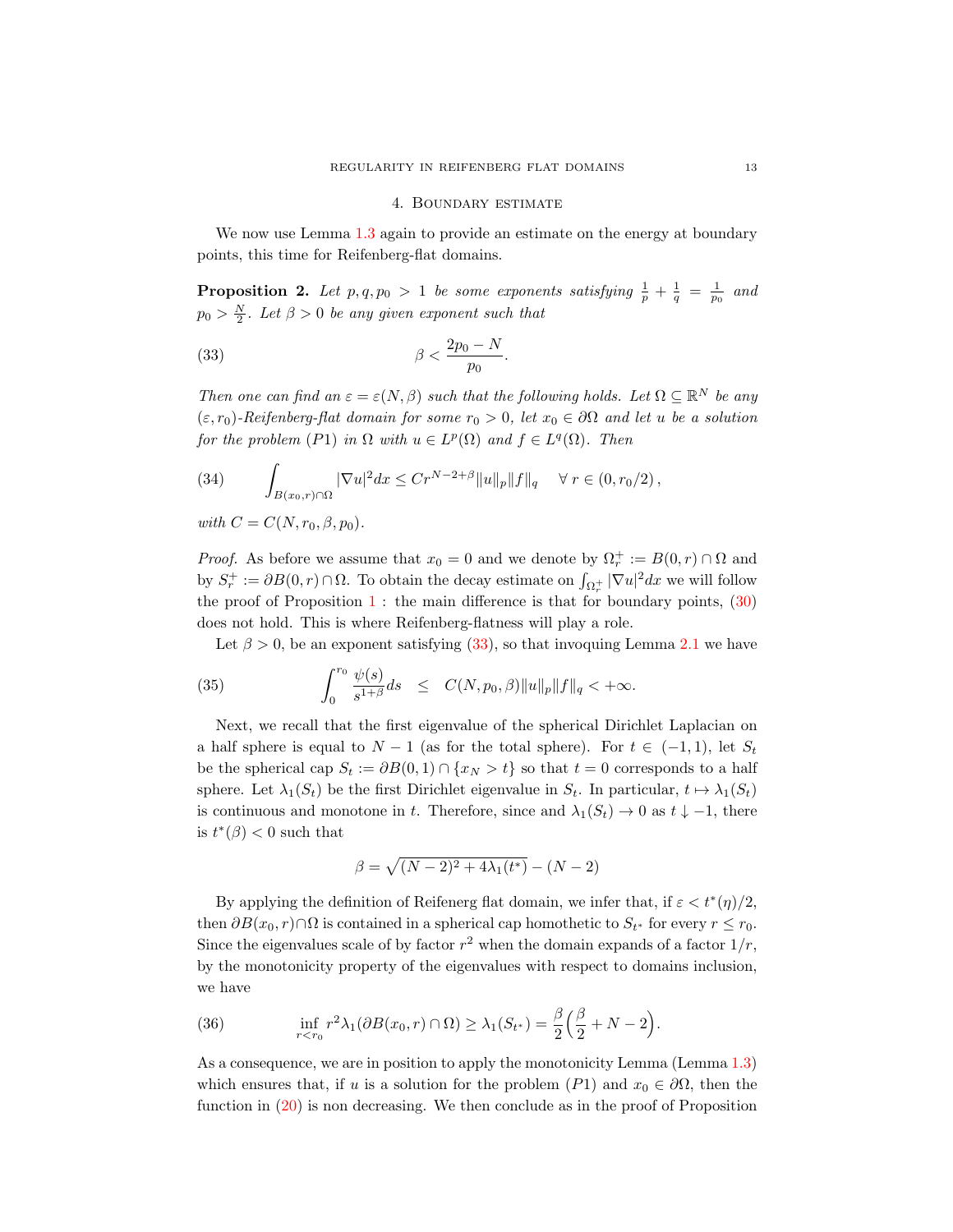[1,](#page-10-5) i.e. by monotonicity we know that for every  $r \le r_0 < 1$ ,

$$
\frac{1}{r^{N-2+\beta}} \int_{\Omega_r^+} |\nabla u|^2 dx \le \left( \frac{1}{r^{\beta}} \int_{\Omega_r^+} \frac{|\nabla u|^2}{|x - x_0|^{N-2}} dx \right) + \beta \int_0^r \frac{\psi(s)}{s^{1+\beta}} ds
$$
\n(37)\n
$$
\le \left( \frac{1}{(r_0/2)^{\beta}} \int_{\Omega_{r_0/2}^+} \frac{|\nabla u|^2}{|x - x_0|^{N-2}} dx \right) + \beta \int_0^{r_0/2} \frac{\psi(s)}{s^{1+\beta}} ds,
$$

hence for every  $r \leq r_0/2$ ,

$$
\int_{\Omega_r^+} |\nabla u|^2 \, dx \leq K r^{N-2+\beta},
$$

with,

$$
K = \left(\frac{1}{(r_0/2)^{\beta}} \int_{\Omega_{r_0/2}^+} \frac{|\nabla u|^2}{|x - x_0|^{N-2}} dx\right) + \beta \int_0^{r_0/2} \frac{\psi(s)}{s^{1+\beta}} ds.
$$

Then we estimate K exactly as in the end of the proof of Proposition [1,](#page-10-5) using  $(11)$ , [\(22\)](#page-9-1) and [\(35\)](#page-12-1) to bound

$$
K \leq C(N, r_0, \beta, p_0) \|u\|_p \|f\|_q,
$$

and this ends the proof of the Proposition.  $\Box$ 

5. Global decay result

Gathering together Proposition [1](#page-10-5) and Proposition [2](#page-12-2) we deduce the following global result.

<span id="page-13-2"></span>**Proposition 3.** Let  $p, q, p_0 > 1$  be some exponents satisfying  $\frac{1}{p} + \frac{1}{q} = \frac{1}{p_0}$  and  $p_0 > \frac{N}{2}$ . Let  $\beta > 0$  be any given exponent such that

$$
\beta < \frac{2p_0 - N}{p_0}.
$$

Then one can find an  $\varepsilon = \varepsilon(N, \beta)$  such that the following holds. Let  $\Omega \subseteq \mathbb{R}^N$  be any  $(\varepsilon, r_0)$ -Reifenberg-flat domain for some  $r_0 > 0$ , and let u be a solution for the problem (P1) in  $\Omega$  with  $u \in L^p(\Omega)$  and  $f \in L^q(\Omega)$ . Then

<span id="page-13-0"></span>(39) 
$$
\int_{B(x,r)\cap\Omega} |\nabla u|^2 dx \le Cr^{N-2+\beta} ||u||_p ||f||_q \quad \forall x \in \overline{\Omega}, \ \forall \ r \in (0, r_0/6),
$$
  
with  $C = C(N, r_0, \beta, p_0).$ 

Proof. By Proposition [1](#page-10-5) and Proposition [2,](#page-12-2) we already know that [\(39\)](#page-13-0) holds true for every  $x \in \partial\Omega$ , or for points x such that  $dist(x, \partial\Omega) \ge r_0/3$ . It remains to consider balls centered at points  $x \in \Omega$  verifying

<span id="page-13-1"></span>
$$
dist(x, \partial \Omega) \le r_0/3.
$$

Let x be such a point. Then Proposition [1](#page-10-5) directly says that  $(39)$  holds for every radius r such that  $0 < r \leq dist(x, \partial \Omega)/2$ , and it remains to extend this for the radii  $r$  in the range

(40) 
$$
dist(x, \partial \Omega)/2 \le r \le r_0/6.
$$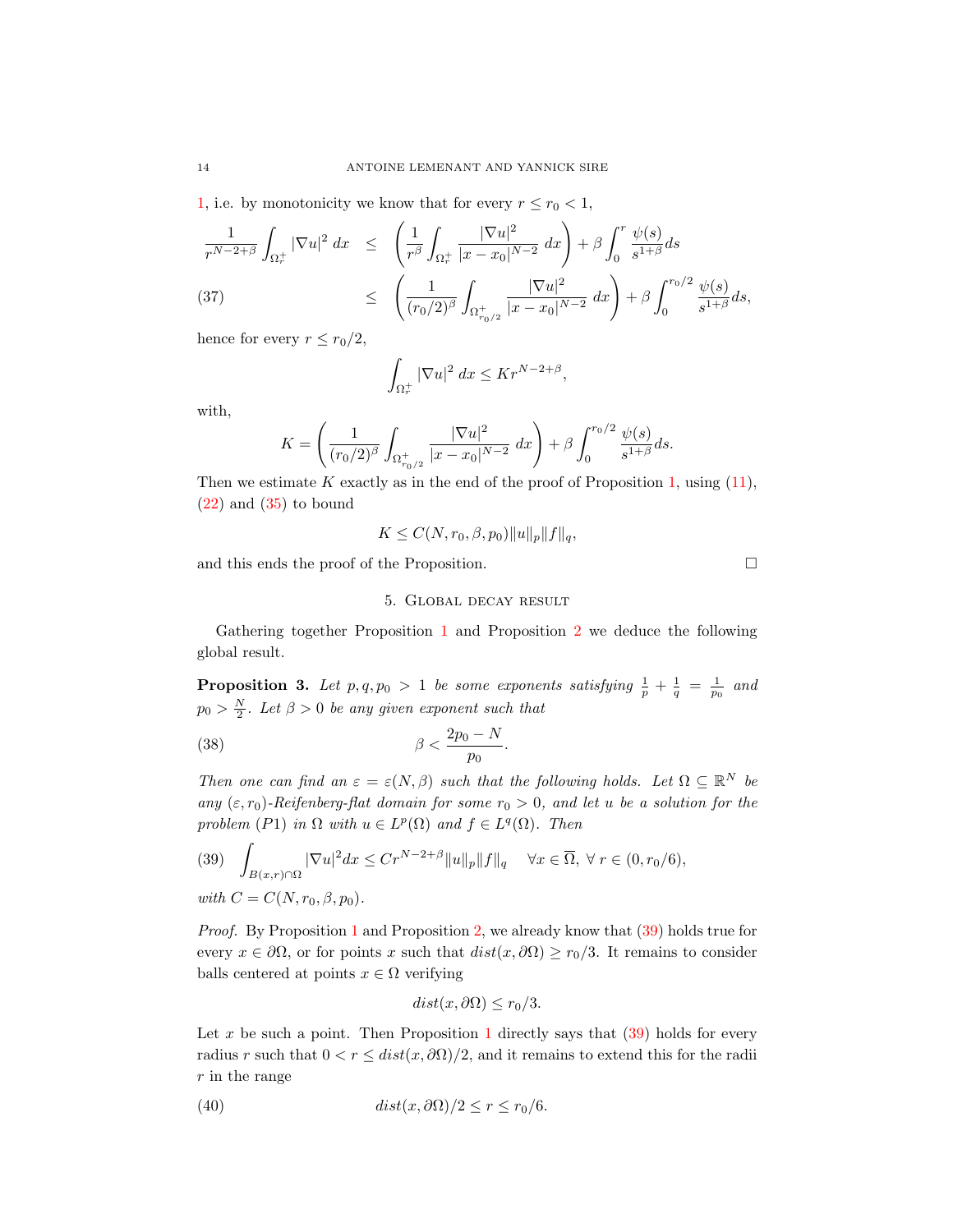For this purpose, let  $y \in \partial \Omega$  be such that

$$
dist(x, \partial \Omega) = ||x - y|| \le r_0/3.
$$

Denoting  $d(x) := dist(x, \partial \Omega)$  we observe that for the r that satisfies [\(40\)](#page-13-1) we have

(41) 
$$
B(x,r) \subseteq B(y,r+d(x)) \subseteq B(y,3r).
$$

Then since  $y \in \partial \Omega$ , Proposition [2](#page-12-2) says that

(42) 
$$
\int_{B(y,r)\cap\Omega} |\nabla u|^2 dx \leq Cr^{N-2+\beta} ||u||_p ||f||_q \quad \forall r \in (0, r_0/2),
$$

so that [\(39\)](#page-13-0) follows, up to change C with  $3^{N-2+\beta}C$ .

## 6. Conclusion and main result

The classical results on Campanato Spaces can be found for instance in [\[8\]](#page-15-19). We define the space

$$
\mathcal{L}^{p,\lambda}(\Omega) := \left\{ u \in L^p(\Omega) \; ; \; \sup_{x,\rho} \left( \rho^{-\lambda} \int_{B(x,r) \cap \Omega} |u - u_{x,r}|^p dx \right) < +\infty \right\}
$$

where the supremum is taken over all  $x \in \Omega$  and all  $\rho \leq diam(\Omega)$ , and where  $u_{x,r}$ means the average of u on the ball  $B(x, r)$ . A proof of the next result can be found in [\[8,](#page-15-19) Theorem 3.1.].

<span id="page-14-0"></span>**Theorem 6.1** (Campanato). If  $N < \lambda \leq N + p$  then

$$
\mathcal{L}^{p,\lambda}(\Omega) \simeq C^{0,\alpha}(\overline{\Omega}), \quad \text{ with } \alpha = \frac{\lambda - N}{p}.
$$

We can now prove our main result.

*Proof of Theorem [0.2.](#page-1-0)* Considering u as a function of  $W^{1,2}(\mathbb{R}^N)$  by setting 0 outside  $Ω$ , and applying Proposition [3](#page-13-2) with  $β = 2α$ , we obtain that

Z  $B(x,r)$ (43)  $\int \nabla u|^2 dx \leq C r^{N-2+\beta} \|u\|_p \|f\|_q \quad \forall x \in \overline{\Omega}, \ \forall \ r \in (0, r_0/6),$ 

with  $C = C(N, r_0, \beta, p_0)$ . Recalling now the classical Poincaré inequality in a ball  $B(x,r)$ 

$$
\int_{B(x,r)} |u - u_{x,r}| dx \le C(N) r^{1 + \frac{N}{2}} \left( \int_{B(x,r)} |\nabla u|^2 dx \right)^{\frac{1}{2}},
$$

we get

(44) 
$$
\int_{B(x,r)} |u - u_{x,r}| dx \leq C r^{N + \frac{\beta}{2}} \quad \forall x \in \overline{\Omega}, \ \forall \ r \in (0, r_0/6),
$$

with  $C = C(N, r_0, \beta, p_0, ||u||_p, ||f||_q)$ . But this implies that

$$
u \in \mathcal{L}^{1,N+\frac{\beta}{2}}(B(x, r_0/12) \cap \overline{\Omega}) \quad \forall x \in \overline{\Omega}.
$$
  
Moreover  $\frac{\beta}{2} < \frac{p_0 - \frac{N}{2}}{p_0} \le 1$  and hence Theorem 6.1 says that  

$$
u \in C^{0,\alpha}(B(x, r_0/12) \cap \overline{\Omega})
$$